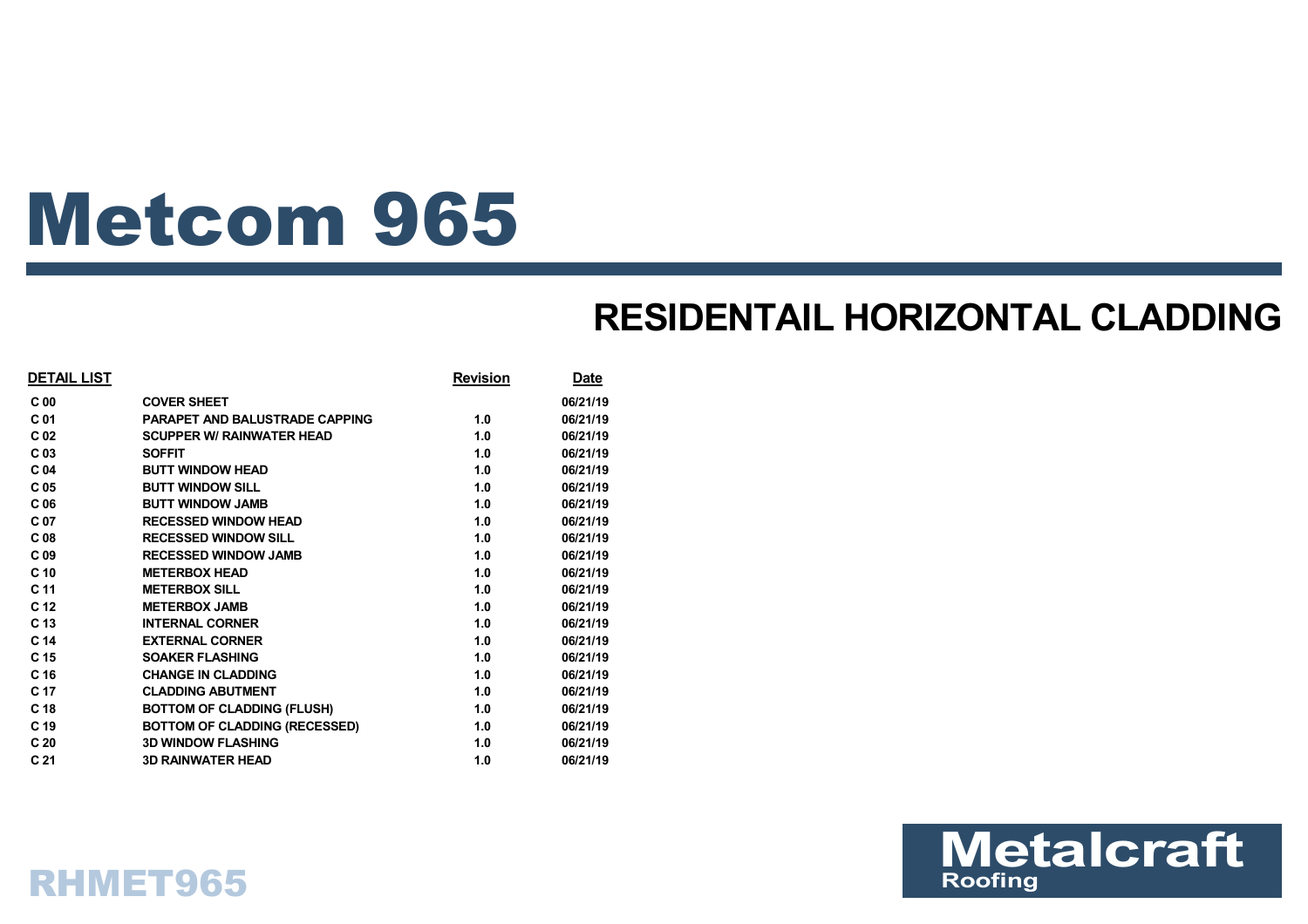

**Metcom 965**



DISCLAIMER: All details are to be used for indicative purposes only and the designer should consult both the MRM code of<br>practice version 3.0 / 2019, E2 and all other relevant building codes<br>Details of the supporting mechanisms are in

responsibility of the designer. Construction detail can vary for wall cladding. The underlay is detailed as a **Roofing** and the signer. Construction detail can vary for wall cladding. The underlay is detailed as a<br>single line for simplicity and is indicative only. Building paper type and method of installation should comply<br>**Refer** 

|         | PARAPET AND BALUSTRADE CAPPING         |
|---------|----------------------------------------|
| Rev. 10 | <b>RESIDENTAIL HORIZONTAL CLADDING</b> |

| Reference RHMET965 | Date 06/21/19 | Scale $1:2$ | Sheet | C <sub>01</sub> |
|--------------------|---------------|-------------|-------|-----------------|
|                    |               |             |       |                 |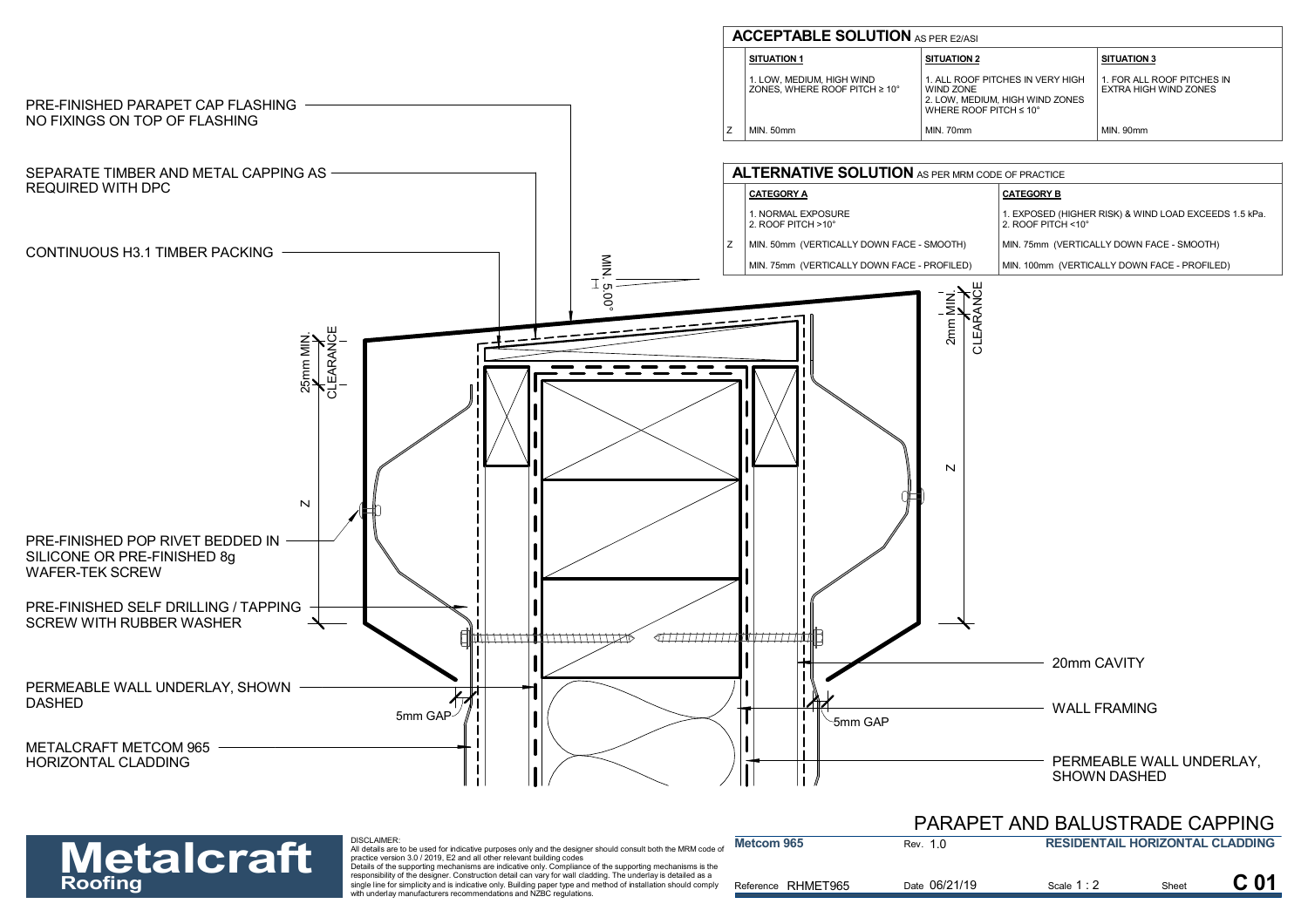

| <b>Metalcraft</b> | <b>DISCLAIMER:</b><br>All details are to be used for indicative purposes only and the designer should consult both the MRM code o<br>practice version 3.0 / 2019. E2 and all other relevant building codes                                                                                                                                                                                                        | Metcom 965            | Rev. 1.0      | <b>RESIDENTAIL HORIZONTAL CLADDING</b> |       |                 |
|-------------------|-------------------------------------------------------------------------------------------------------------------------------------------------------------------------------------------------------------------------------------------------------------------------------------------------------------------------------------------------------------------------------------------------------------------|-----------------------|---------------|----------------------------------------|-------|-----------------|
| <b>Roofing</b>    | Details of the supporting mechanisms are indicative only. Compliance of the supporting mechanisms is the<br>responsibility of the designer. Construction detail can vary for wall cladding. The underlay is detailed as a<br>single line for simplicity and is indicative only. Building paper type and method of installation should comply<br>with underlay manufacturers recommendations and NZBC regulations. | RHMET965<br>Reference | Date 06/21/19 | Scale 1 : 2                            | Sheet | C <sub>02</sub> |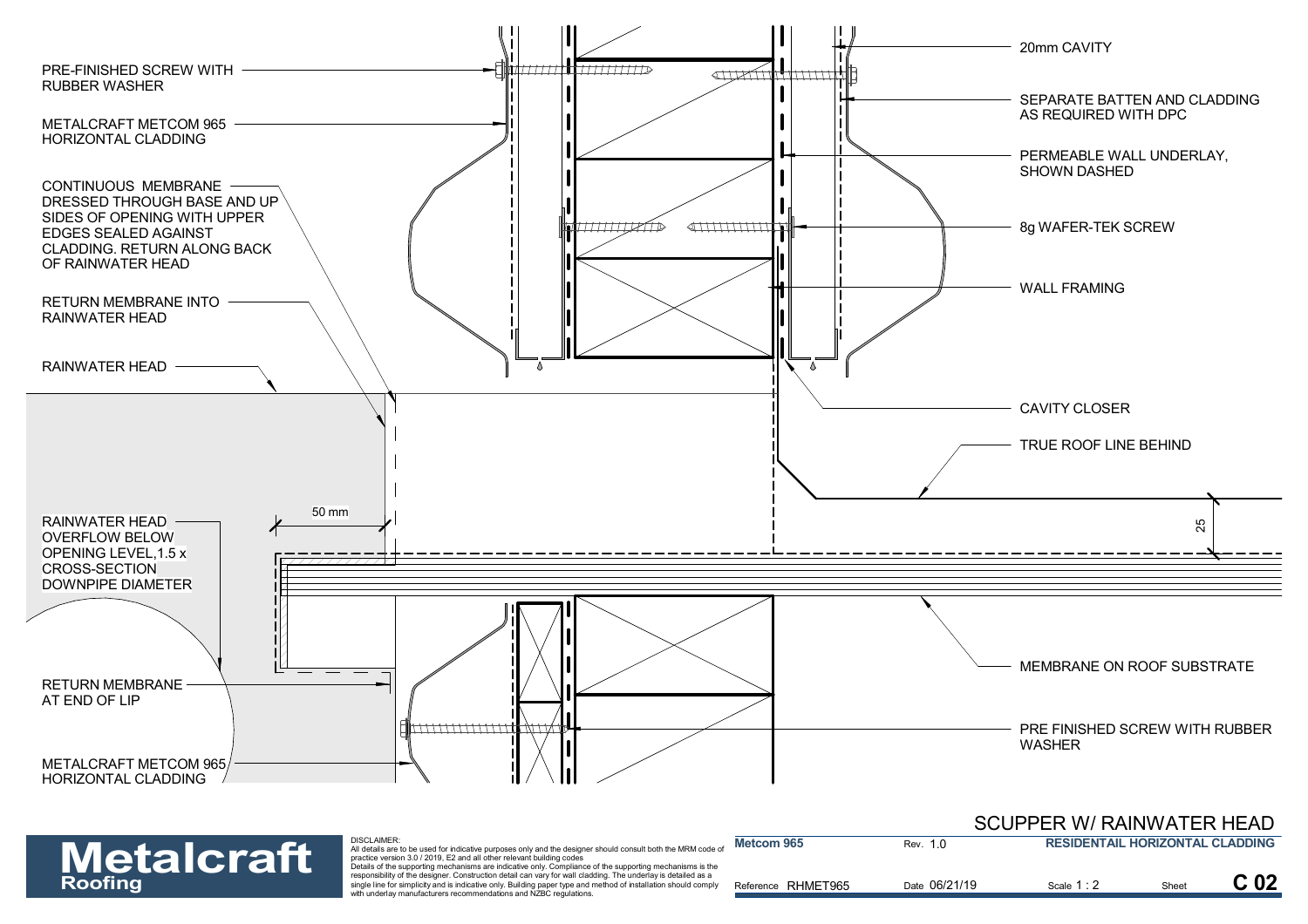



| <b>Metalcraft</b> | <b>DISCLAIMER:</b><br>All details are to be used for indicative purposes only and the designer should consult both the MRM code of<br>practice version 3.0 / 2019. E2 and all other relevant building codes                                                                                                                                                                                                       | Metcom 965            | Rev. 10       | <b>RESIDENTAIL HORIZONTAL CLADDING</b> |  |
|-------------------|-------------------------------------------------------------------------------------------------------------------------------------------------------------------------------------------------------------------------------------------------------------------------------------------------------------------------------------------------------------------------------------------------------------------|-----------------------|---------------|----------------------------------------|--|
| <b>Roofing</b>    | Details of the supporting mechanisms are indicative only. Compliance of the supporting mechanisms is the<br>responsibility of the designer. Construction detail can vary for wall cladding. The underlay is detailed as a<br>single line for simplicity and is indicative only. Building paper type and method of installation should comply<br>with underlay manufacturers recommendations and NZBC regulations. | RHMET965<br>Reference | Date 06/21/19 | Scale 1 : 2                            |  |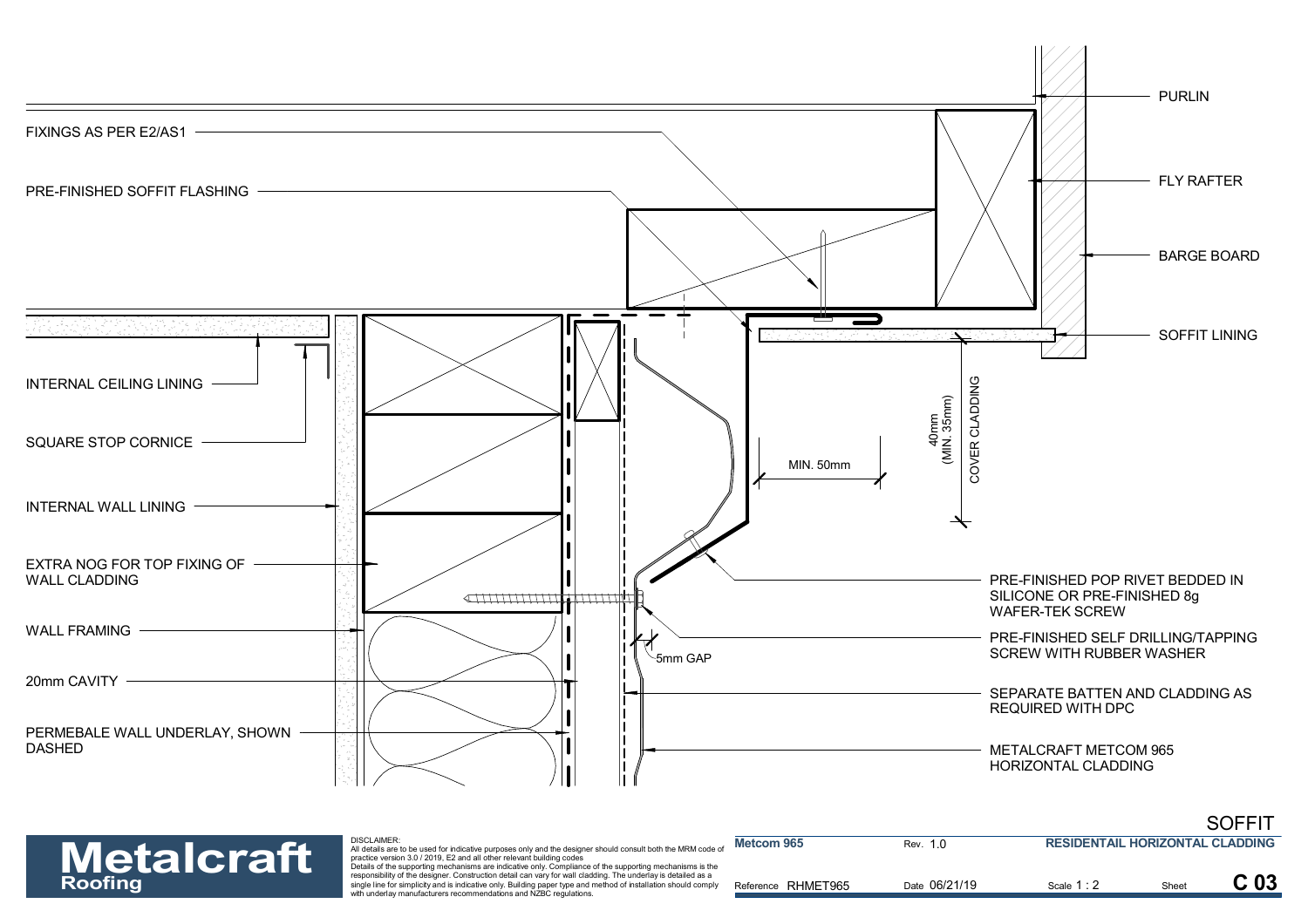



| <b>Metalcraft</b> | <b>DISCLAIMER:</b><br>All details are to be used for indicative purposes only and the designer should consult both the MRM code of<br>practice version 3.0 / 2019. E2 and all other relevant building codes<br>Details of the supporting mechanisms are indicative only. Compliance of the supporting mechanisms is the | Metcom 965            | Rev. 1.0      | <b>RESIDENTAIL HORIZONTAL CLADDING</b> |       |  |
|-------------------|-------------------------------------------------------------------------------------------------------------------------------------------------------------------------------------------------------------------------------------------------------------------------------------------------------------------------|-----------------------|---------------|----------------------------------------|-------|--|
| <b>Roofing</b>    | responsibility of the designer. Construction detail can vary for wall cladding. The underlay is detailed as a<br>single line for simplicity and is indicative only. Building paper type and method of installation should comply<br>with underlay manufacturers recommendations and NZBC regulations.                   | RHMET965<br>Reference | Date 06/21/19 | Scale 1:2                              | Sheet |  |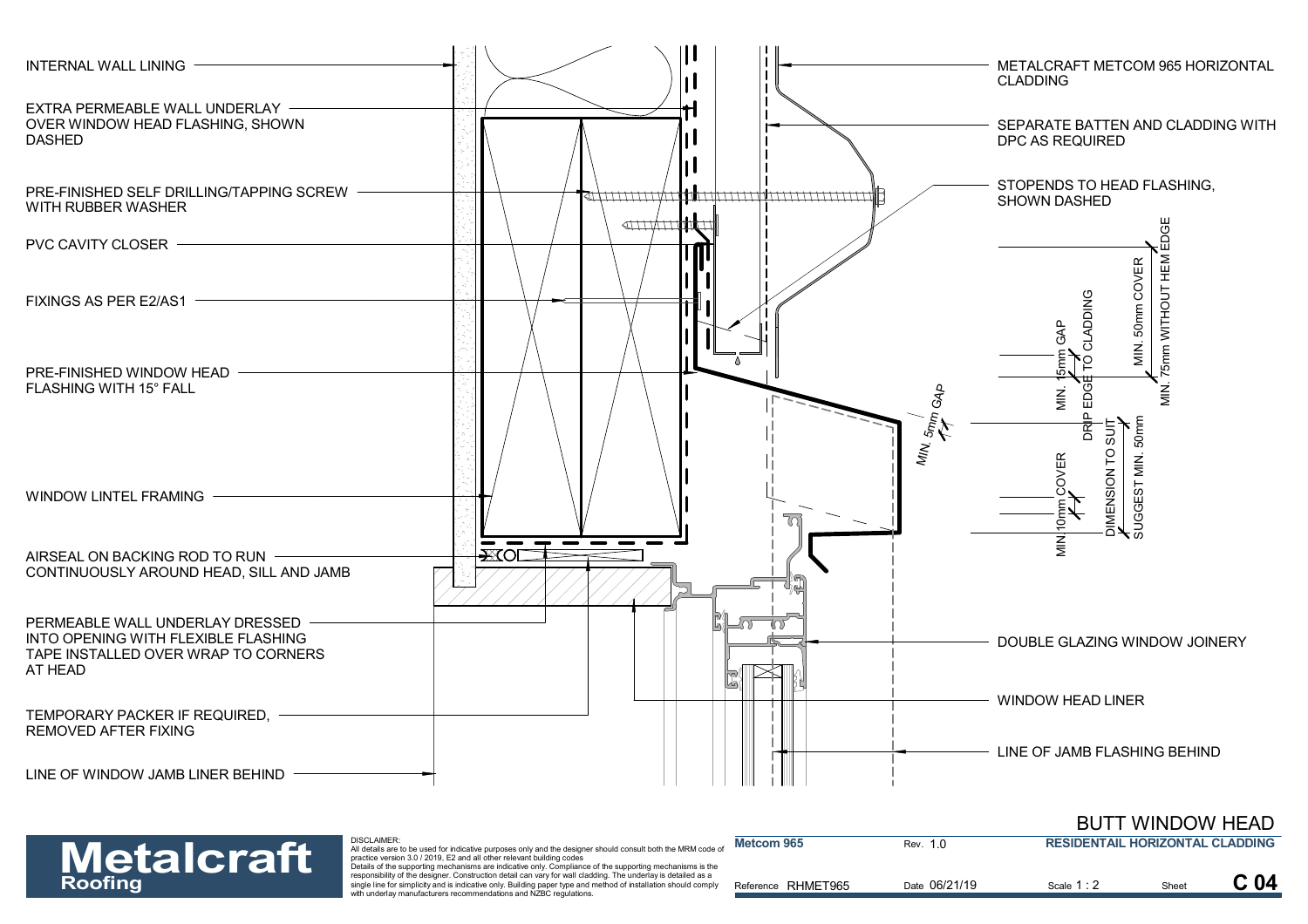



| <b>Metalcraft</b> | <b>DISCLAIMER:</b><br>All details are to be used for indicative purposes only and the designer should consult both the MRM code of<br>practice version 3.0 / 2019. E2 and all other relevant building codes<br>Details of the supporting mechanisms are indicative only. Compliance of the supporting mechanisms is the | Metcom 965         | Rev. 1.0      | <b>RESIDENTAIL HORIZONTAL CLADDING</b> |       |  |
|-------------------|-------------------------------------------------------------------------------------------------------------------------------------------------------------------------------------------------------------------------------------------------------------------------------------------------------------------------|--------------------|---------------|----------------------------------------|-------|--|
| <b>Roofing</b>    | responsibility of the designer. Construction detail can vary for wall cladding. The underlay is detailed as a<br>single line for simplicity and is indicative only. Building paper type and method of installation should comply<br>with underlay manufacturers recommendations and NZBC regulations.                   | Reference RHMET965 | Date 06/21/19 | Scale 1 : 2                            | Sheet |  |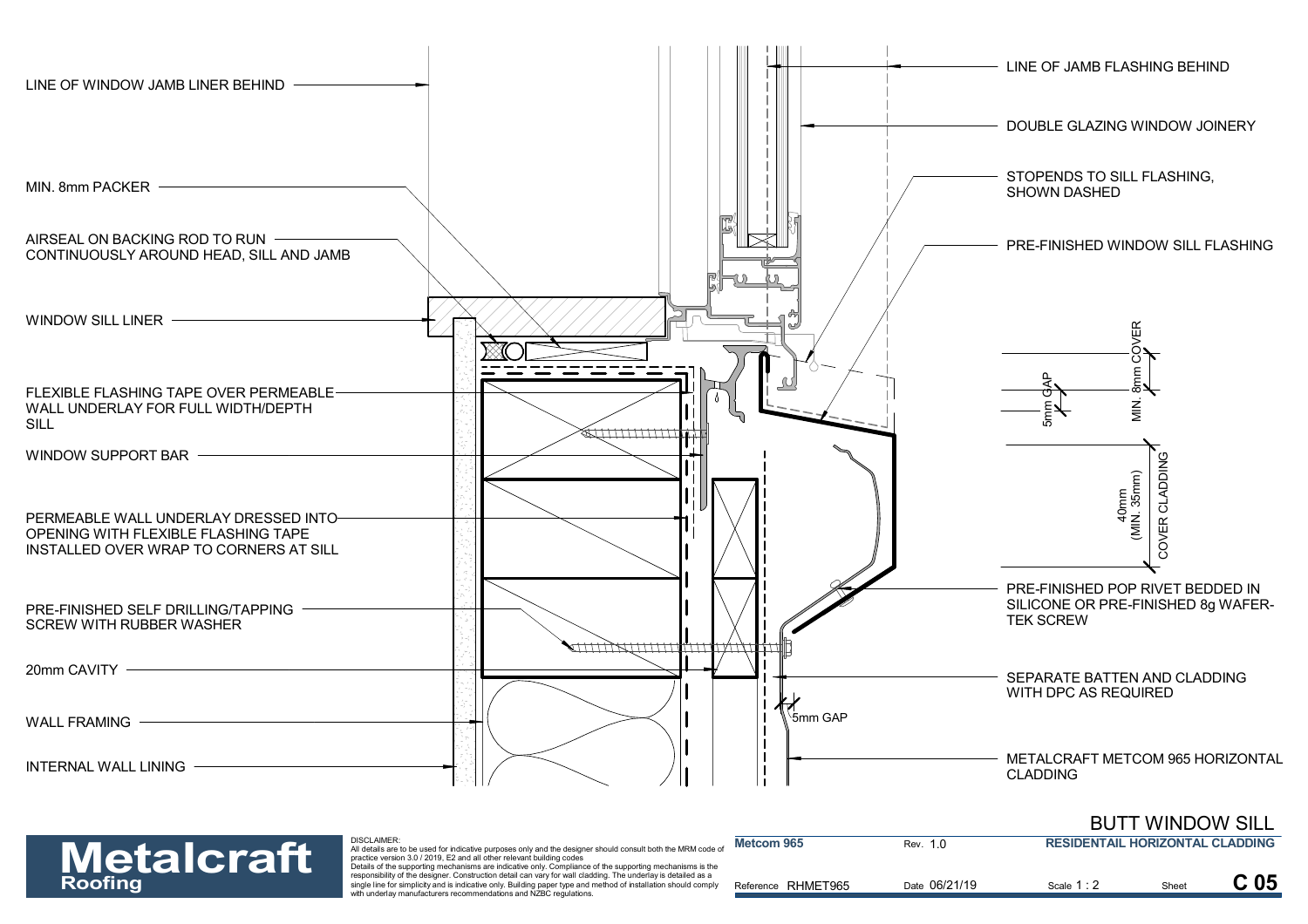

#### BUTT WINDOW JAMB



| <b>Metalcraft</b> | <b>DISCLAIMER</b><br>All details are to be used for indicative purposes only and the designer should consult both the MRM code of<br>practice version 3.0 / 2019. E2 and all other relevant building codes                                                                                                                                                                                                        | Metcom 965         | Rev.          | <b>RESIDENTAIL HORIZONTAL CLADDING</b> |      |                 |
|-------------------|-------------------------------------------------------------------------------------------------------------------------------------------------------------------------------------------------------------------------------------------------------------------------------------------------------------------------------------------------------------------------------------------------------------------|--------------------|---------------|----------------------------------------|------|-----------------|
| <b>Roofing</b>    | Details of the supporting mechanisms are indicative only. Compliance of the supporting mechanisms is the<br>responsibility of the designer. Construction detail can vary for wall cladding. The underlay is detailed as a<br>single line for simplicity and is indicative only. Building paper type and method of installation should comply<br>with underlay manufacturers recommendations and NZBC regulations. | Reference RHMET965 | Date 06/21/19 | Scale $1:2$                            | Shee | C <sub>06</sub> |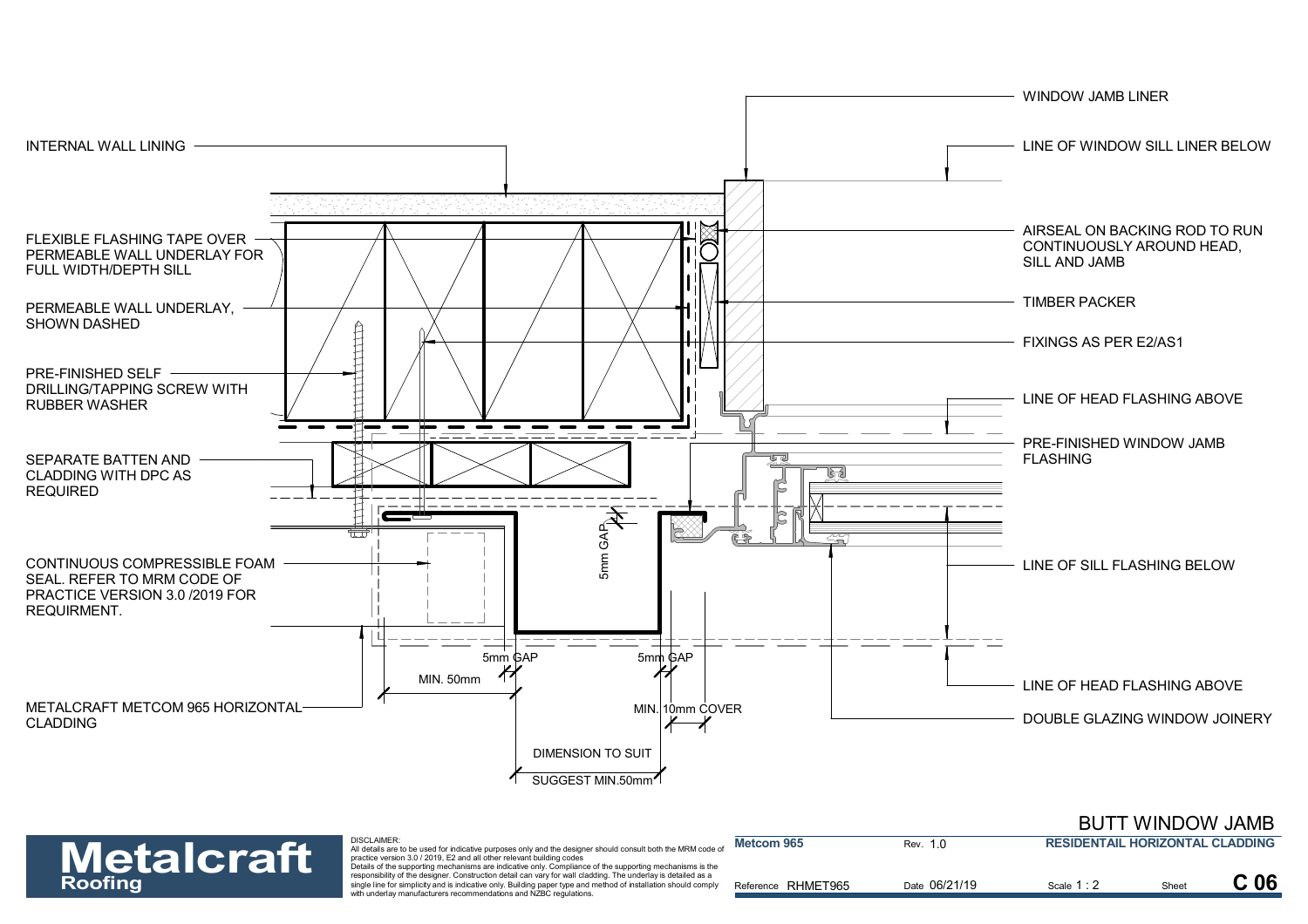

### RECESSED WINDOW HEAD



DISCLAIMER: All details are to be used for indicative purposes only and the designer should consult both the MRM code of<br>practice version 3.0 / 2019, E2 and all other relevant building codes<br>Details of the supporting mechanisms are in

| <b>Metalcraft</b> | DISCLAIMER:<br>All details are to be used for indicative purposes only and the designer should consult both the MRM code of<br>practice version 3.0 / 2019. E2 and all other relevant building codes<br>Details of the supporting mechanisms are indicative only. Compliance of the supporting mechanisms is the | <b>Metcom 965</b>     | Rev. 1.0      | <b>RESIDENTAIL HORIZONTAL CLADDING</b> |       |                 |
|-------------------|------------------------------------------------------------------------------------------------------------------------------------------------------------------------------------------------------------------------------------------------------------------------------------------------------------------|-----------------------|---------------|----------------------------------------|-------|-----------------|
| <b>Roofing</b>    | responsibility of the designer. Construction detail can vary for wall cladding. The underlay is detailed as a<br>single line for simplicity and is indicative only. Building paper type and method of installation should comply<br>with underlay manufacturers recommendations and NZBC regulations.            | RHMET965<br>Reference | Date 06/21/19 | Scale 1:2                              | Sheet | C <sub>07</sub> |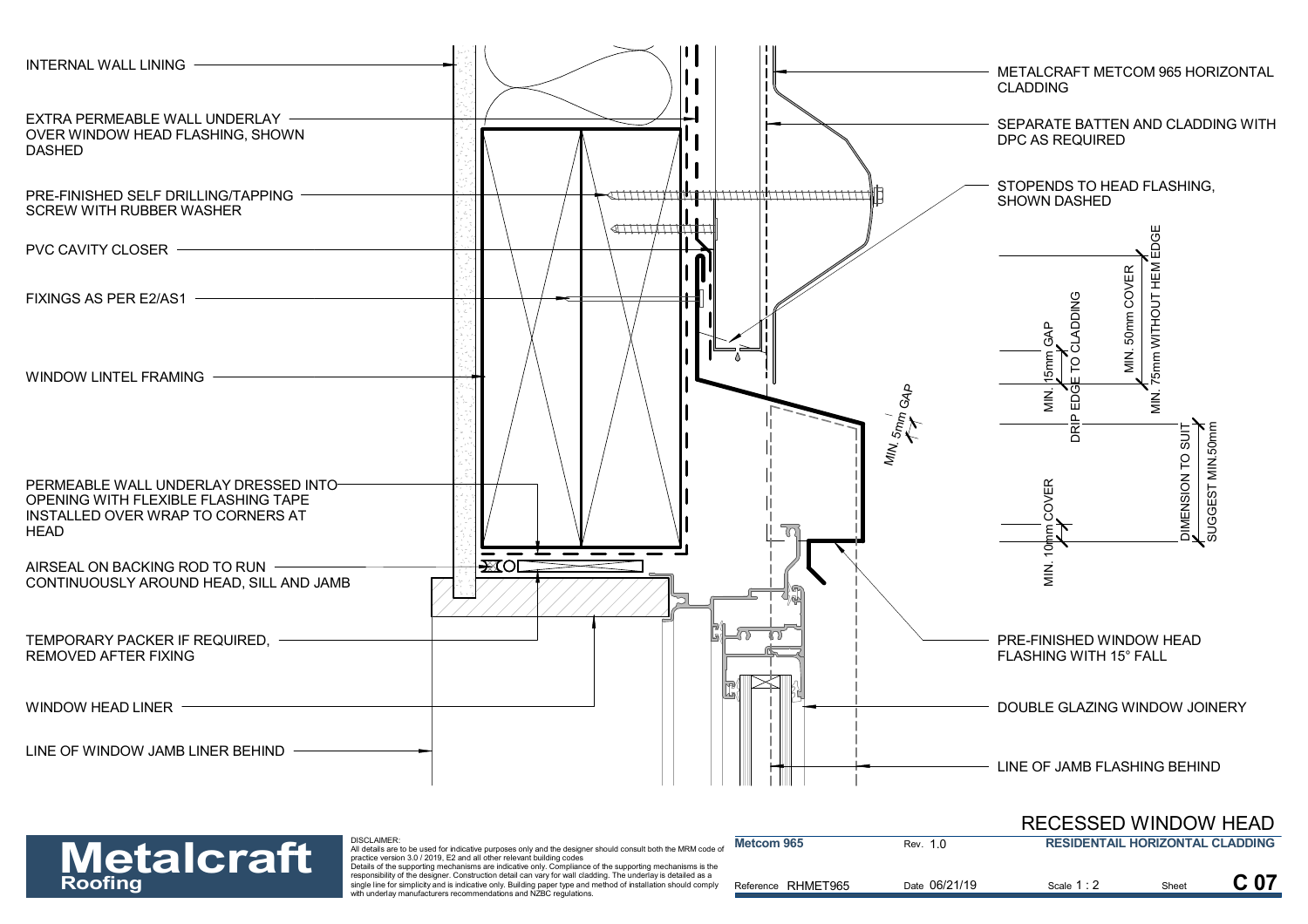



| <b>Metalcraft</b> | <b>DISCLAIMER:</b><br>All details are to be used for indicative purposes only and the designer should consult both the MRM code of<br>practice version 3.0 / 2019. E2 and all other relevant building codes                                                                                                                                                                                                       | Metcom 965         | Rev. 1.0      | <b>RESIDENTAIL HORIZONTAL CLADDING</b> |       |                 |
|-------------------|-------------------------------------------------------------------------------------------------------------------------------------------------------------------------------------------------------------------------------------------------------------------------------------------------------------------------------------------------------------------------------------------------------------------|--------------------|---------------|----------------------------------------|-------|-----------------|
| Roofing           | Details of the supporting mechanisms are indicative only. Compliance of the supporting mechanisms is the<br>responsibility of the designer. Construction detail can vary for wall cladding. The underlay is detailed as a<br>single line for simplicity and is indicative only. Building paper type and method of installation should comply<br>with underlay manufacturers recommendations and NZBC regulations. | Reference RHMET965 | Date 06/21/19 | Scale 1 : 2                            | Sheet | C <sub>08</sub> |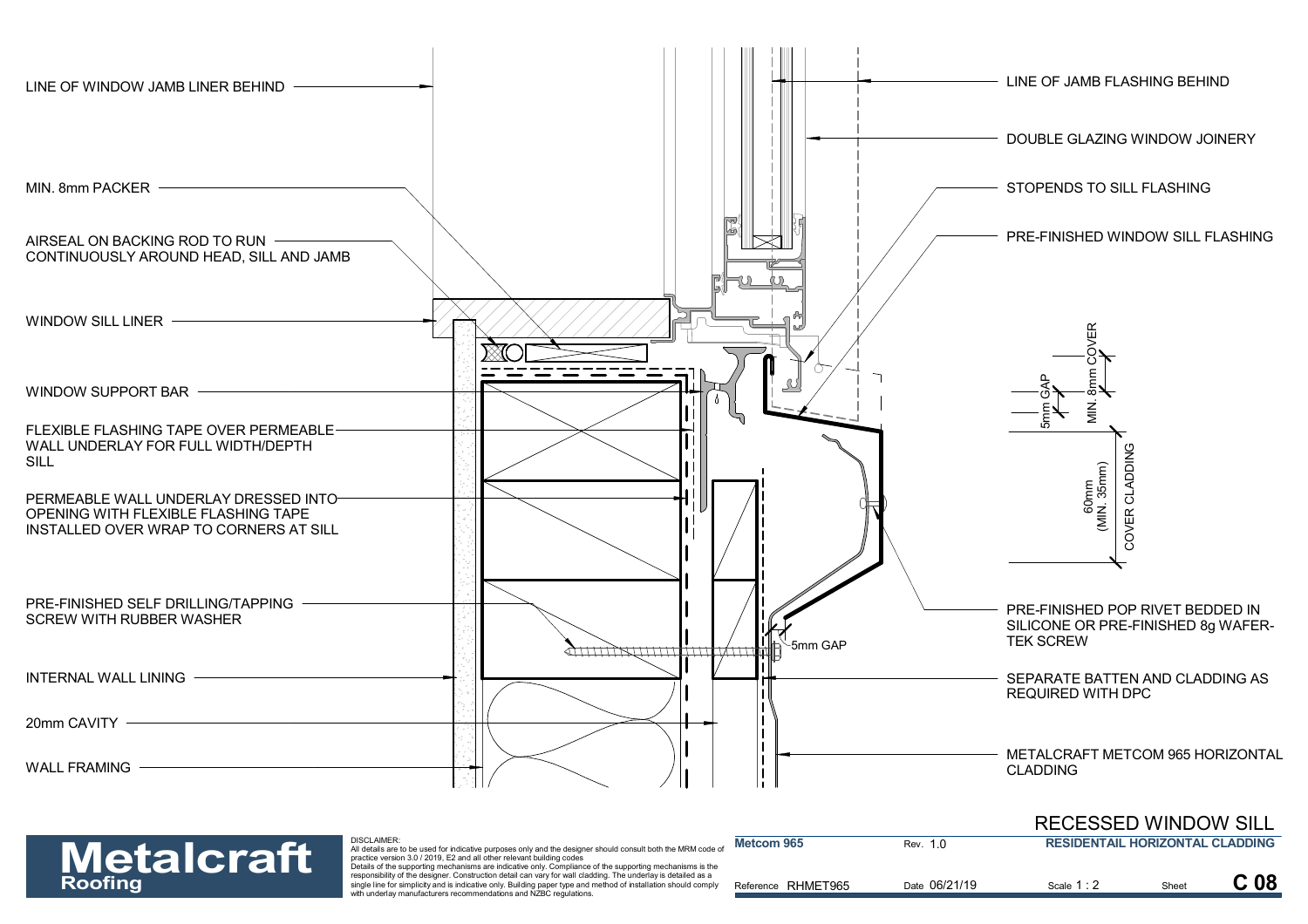



| <b>Metalcraft</b> | DISCLAIMER:<br>All details are to be used for indicative purposes only and the designer should consult both the MRM code of<br>practice version 3.0 / 2019. E2 and all other relevant building codes                                                                                                                                                                                                              | <b>Metcom 965</b>  | Rev. 1.0      | <b>RESIDENTAIL HORIZONTAL CLADDING</b> |       |                 |
|-------------------|-------------------------------------------------------------------------------------------------------------------------------------------------------------------------------------------------------------------------------------------------------------------------------------------------------------------------------------------------------------------------------------------------------------------|--------------------|---------------|----------------------------------------|-------|-----------------|
| <b>Roofing</b>    | Details of the supporting mechanisms are indicative only. Compliance of the supporting mechanisms is the<br>responsibility of the designer. Construction detail can vary for wall cladding. The underlay is detailed as a<br>single line for simplicity and is indicative only. Building paper type and method of installation should comply<br>with underlay manufacturers recommendations and NZBC regulations. | Reference RHMET965 | Date 06/21/19 | Scale 1:                               | Sheet | C <sub>09</sub> |

RECESSED WINDOW JAMB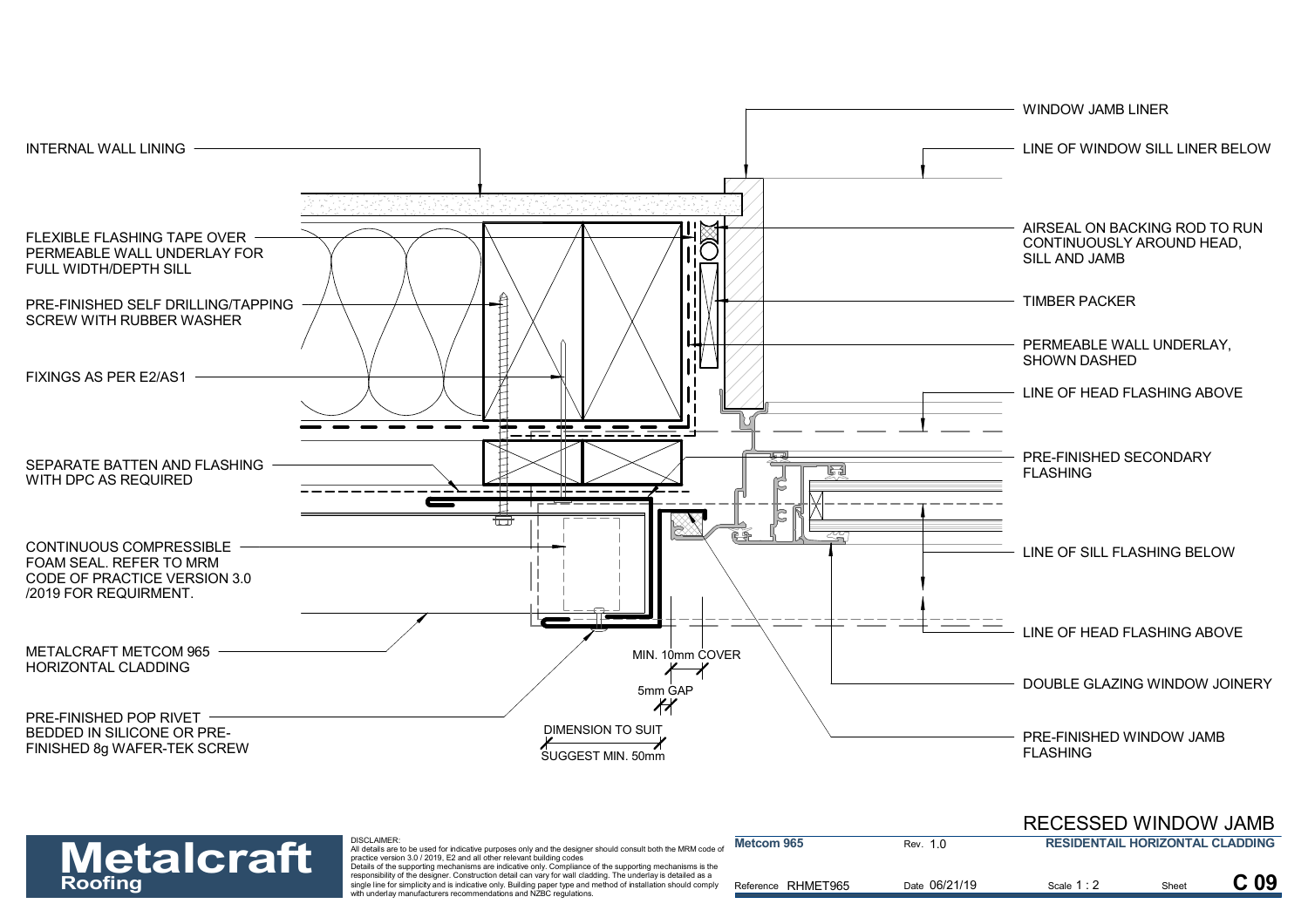



| <b>Metalcraft</b> | DISCLAIMER:<br>All details are to be used for indicative purposes only and the designer should consult both the MRM code of<br>practice version 3.0 / 2019. E2 and all other relevant building codes<br>Details of the supporting mechanisms are indicative only. Compliance of the supporting mechanisms is the | Metcom 965         | Rev. 1.0      | RESIDENTAIL HORIZONTAL CLADDING |       |  |
|-------------------|------------------------------------------------------------------------------------------------------------------------------------------------------------------------------------------------------------------------------------------------------------------------------------------------------------------|--------------------|---------------|---------------------------------|-------|--|
| <b>Roofing</b>    | responsibility of the designer. Construction detail can vary for wall cladding. The underlay is detailed as a<br>single line for simplicity and is indicative only. Building paper type and method of installation should comply<br>with underlay manufacturers recommendations and NZBC regulations.            | Reference RHMET965 | Date 06/21/19 | Scale 1:2                       | Sheet |  |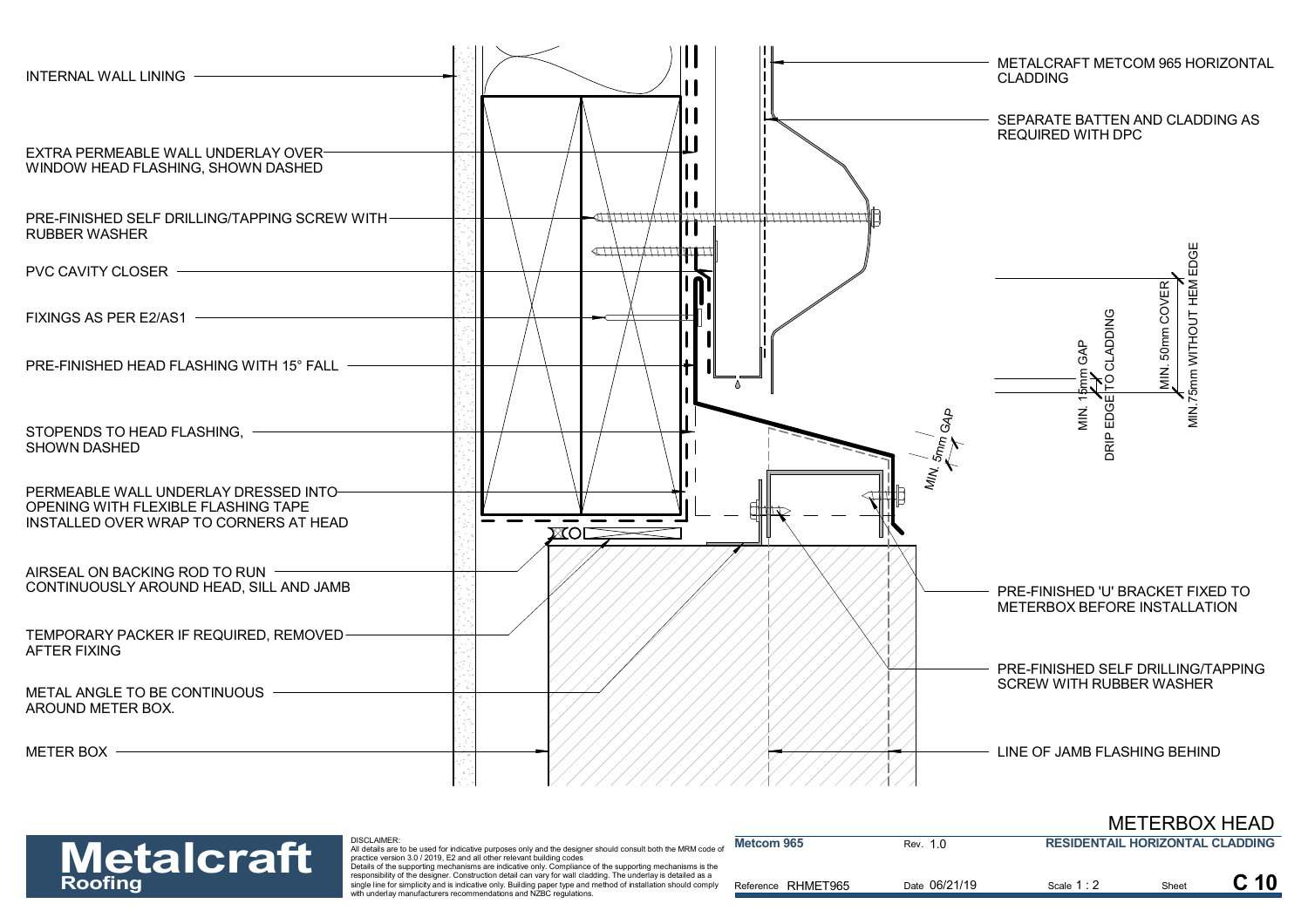

METERBOX SILL



| <b>Metalcraft</b> | DISCLAIMER:<br>All details are to be used for indicative purposes only and the designer should consult both the MRM code of<br>practice version 3.0 / 2019. E2 and all other relevant building codes                                                                                                                                                                                                              | Metcom 965         | Rev. 1.0      | <b>RESIDENTAIL HORIZONTAL CLADDING</b> |       |  |
|-------------------|-------------------------------------------------------------------------------------------------------------------------------------------------------------------------------------------------------------------------------------------------------------------------------------------------------------------------------------------------------------------------------------------------------------------|--------------------|---------------|----------------------------------------|-------|--|
| <b>Roofing</b>    | Details of the supporting mechanisms are indicative only. Compliance of the supporting mechanisms is the<br>responsibility of the designer. Construction detail can vary for wall cladding. The underlay is detailed as a<br>single line for simplicity and is indicative only. Building paper type and method of installation should comply<br>with underlay manufacturers recommendations and NZBC regulations. | Reference RHMET965 | Date 06/21/19 | Scale 1 : <b>.</b>                     | Sheet |  |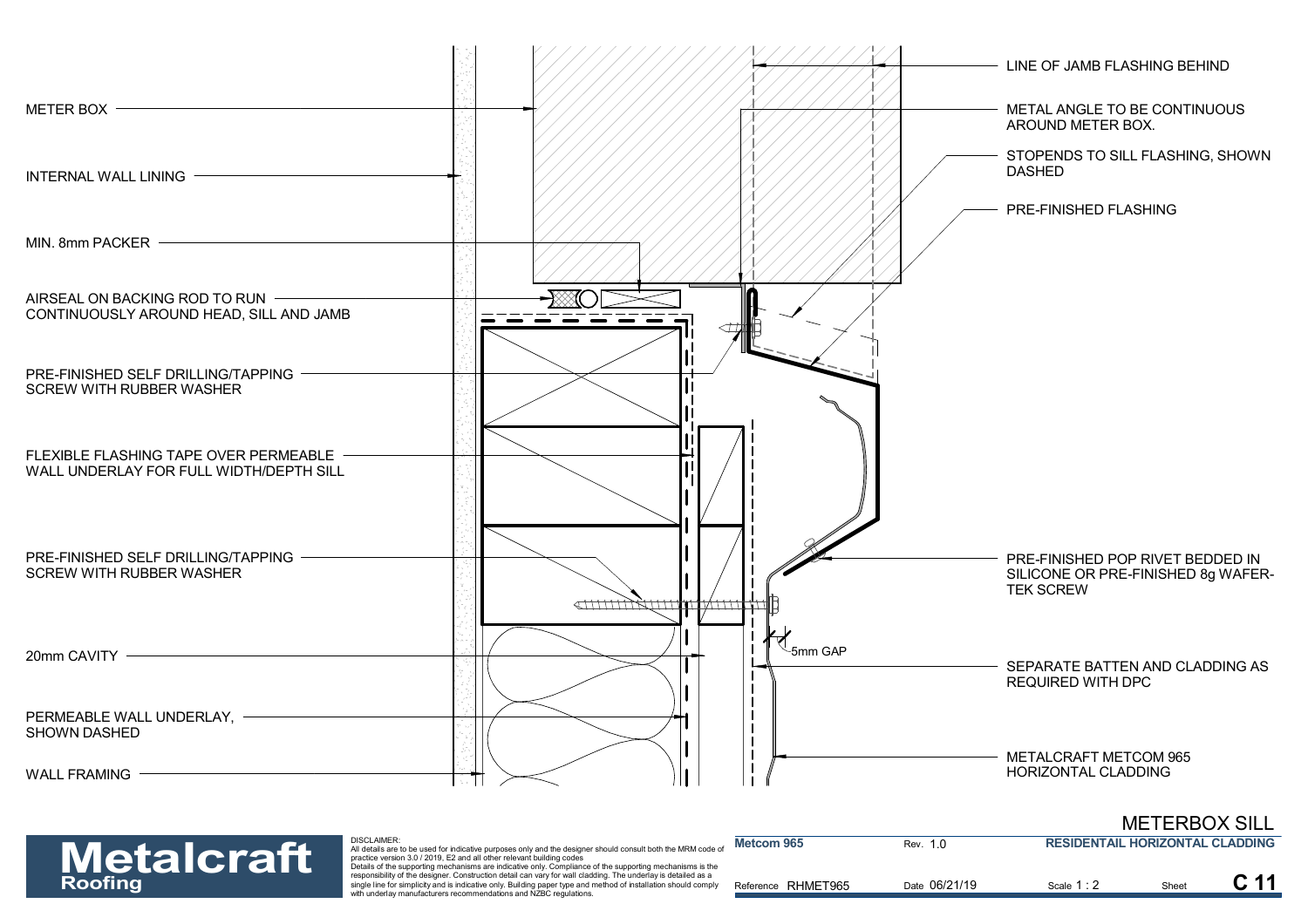

| <b>Metalcraft</b> | <b>DISCLAIMER:</b><br>All details are to be used for indicative purposes only and the designer should consult both the MRM code of<br>practice version 3.0 / 2019. E2 and all other relevant building codes                                                                                                                                                                                                       | Metcom 965         | Rev. 1.0      | <b>RESIDENTAIL HORIZONTAL CLADDING</b> |       |  |
|-------------------|-------------------------------------------------------------------------------------------------------------------------------------------------------------------------------------------------------------------------------------------------------------------------------------------------------------------------------------------------------------------------------------------------------------------|--------------------|---------------|----------------------------------------|-------|--|
| <b>Roofing</b>    | Details of the supporting mechanisms are indicative only. Compliance of the supporting mechanisms is the<br>responsibility of the designer. Construction detail can vary for wall cladding. The underlay is detailed as a<br>single line for simplicity and is indicative only. Building paper type and method of installation should comply<br>with underlay manufacturers recommendations and NZBC regulations. | Reference RHMET965 | Date 06/21/19 | Scale 1:2                              | Sheet |  |

METERBOX JAMB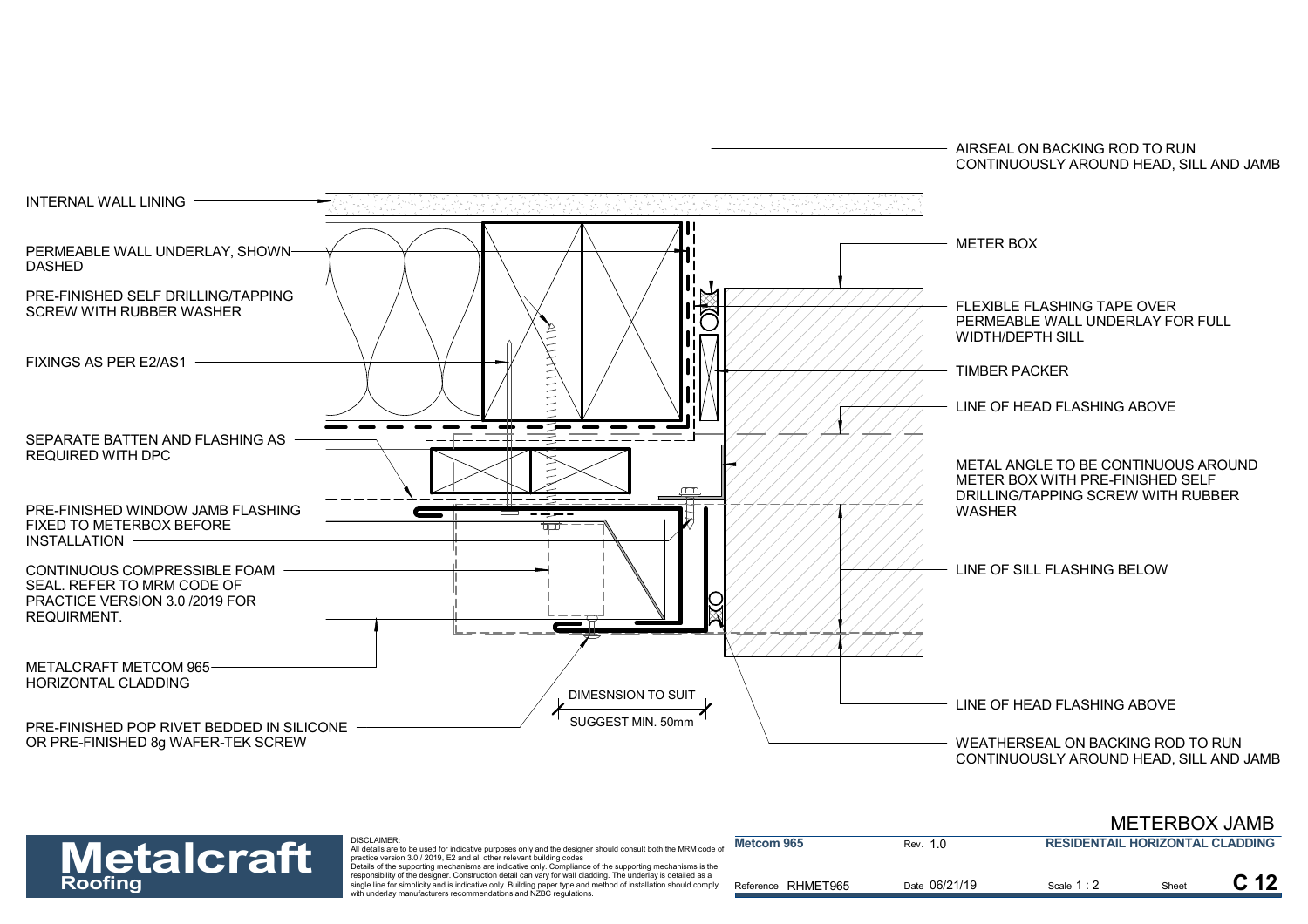

| <b>Metalcraft</b> | <b>DISCLAIMER:</b><br>All details are to be used for indicative purposes only and the designer should consult both the MRM code of<br>practice version 3.0 / 2019. E2 and all other relevant building codes                                                                                                                                                                                                       | Metcom 965            | Rev. 1.0      | <b>RESIDENTAIL HORIZONTAL CLADDING</b> |       |  |
|-------------------|-------------------------------------------------------------------------------------------------------------------------------------------------------------------------------------------------------------------------------------------------------------------------------------------------------------------------------------------------------------------------------------------------------------------|-----------------------|---------------|----------------------------------------|-------|--|
| <b>Roofing</b>    | Details of the supporting mechanisms are indicative only. Compliance of the supporting mechanisms is the<br>responsibility of the designer. Construction detail can vary for wall cladding. The underlay is detailed as a<br>single line for simplicity and is indicative only. Building paper type and method of installation should comply<br>with underlay manufacturers recommendations and NZBC regulations. | RHMET965<br>Reference | Date 06/21/19 | Scale 1:2                              | Sheet |  |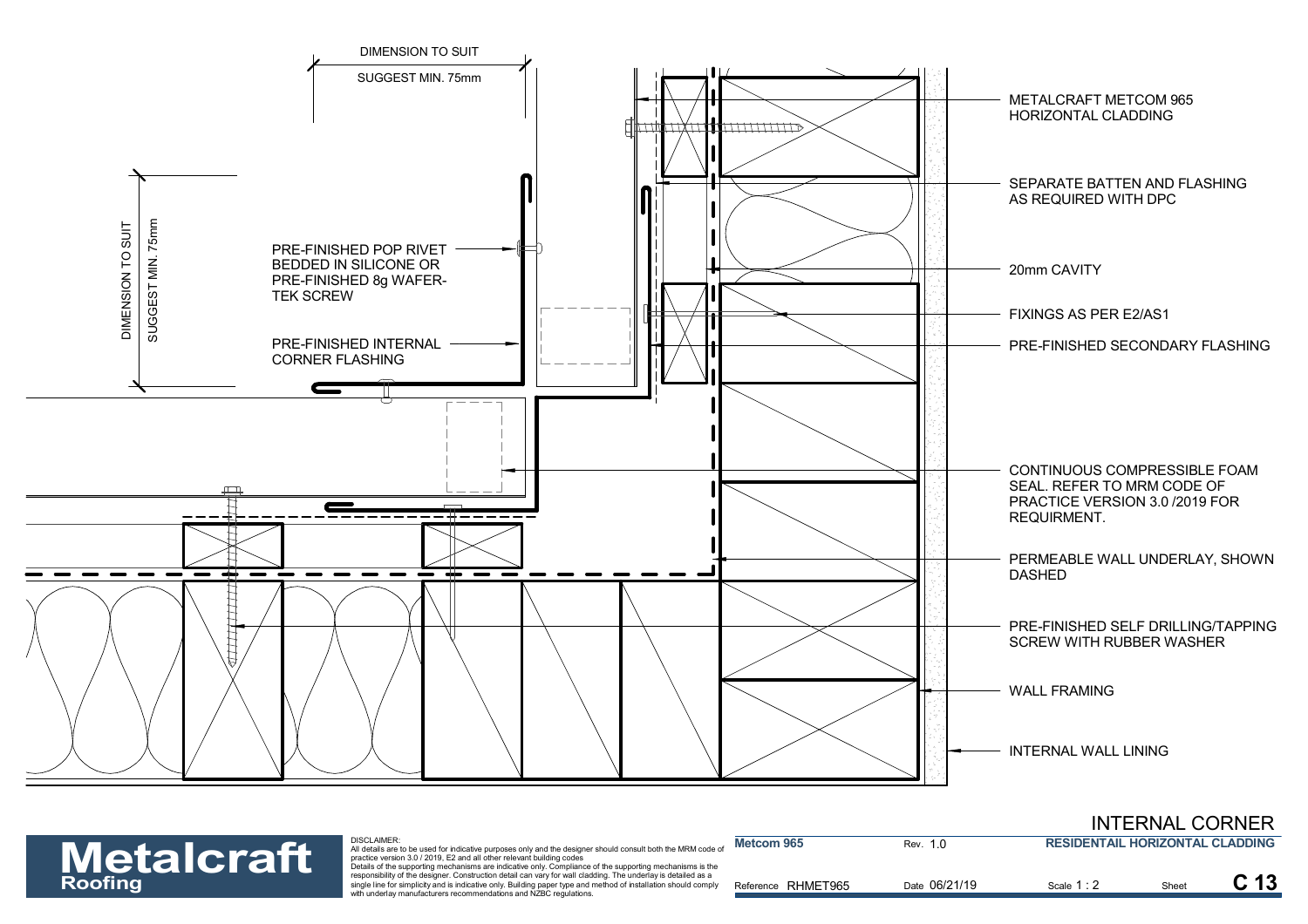

**Metcom 965**

#### EXTERNAL CORNER **RESIDENTAIL HORIZONTAL CLADDING**

| <b>Metalcraft</b> | DISCLAIMER:<br>All details are to be used for indicative purposes only and the designer should consult both the MRM code of<br>practice version 3.0 / 2019. E2 and all other relevant building codes<br>Details of the supporting mechanisms are indicative only. Compliance of the supporting mechanisms is the | Metcom 965         | Rev. 1.0      | <b>RESIDENTAIL HORIZONTAL CLADDING</b> |       |                 |
|-------------------|------------------------------------------------------------------------------------------------------------------------------------------------------------------------------------------------------------------------------------------------------------------------------------------------------------------|--------------------|---------------|----------------------------------------|-------|-----------------|
| <b>Roofing</b>    | responsibility of the designer. Construction detail can vary for wall cladding. The underlay is detailed as a<br>single line for simplicity and is indicative only. Building paper type and method of installation should comply<br>with underlay manufacturers recommendations and NZBC regulations.            | Reference RHMET965 | Date 06/21/19 | Scale 1:2                              | Sheet | C <sub>14</sub> |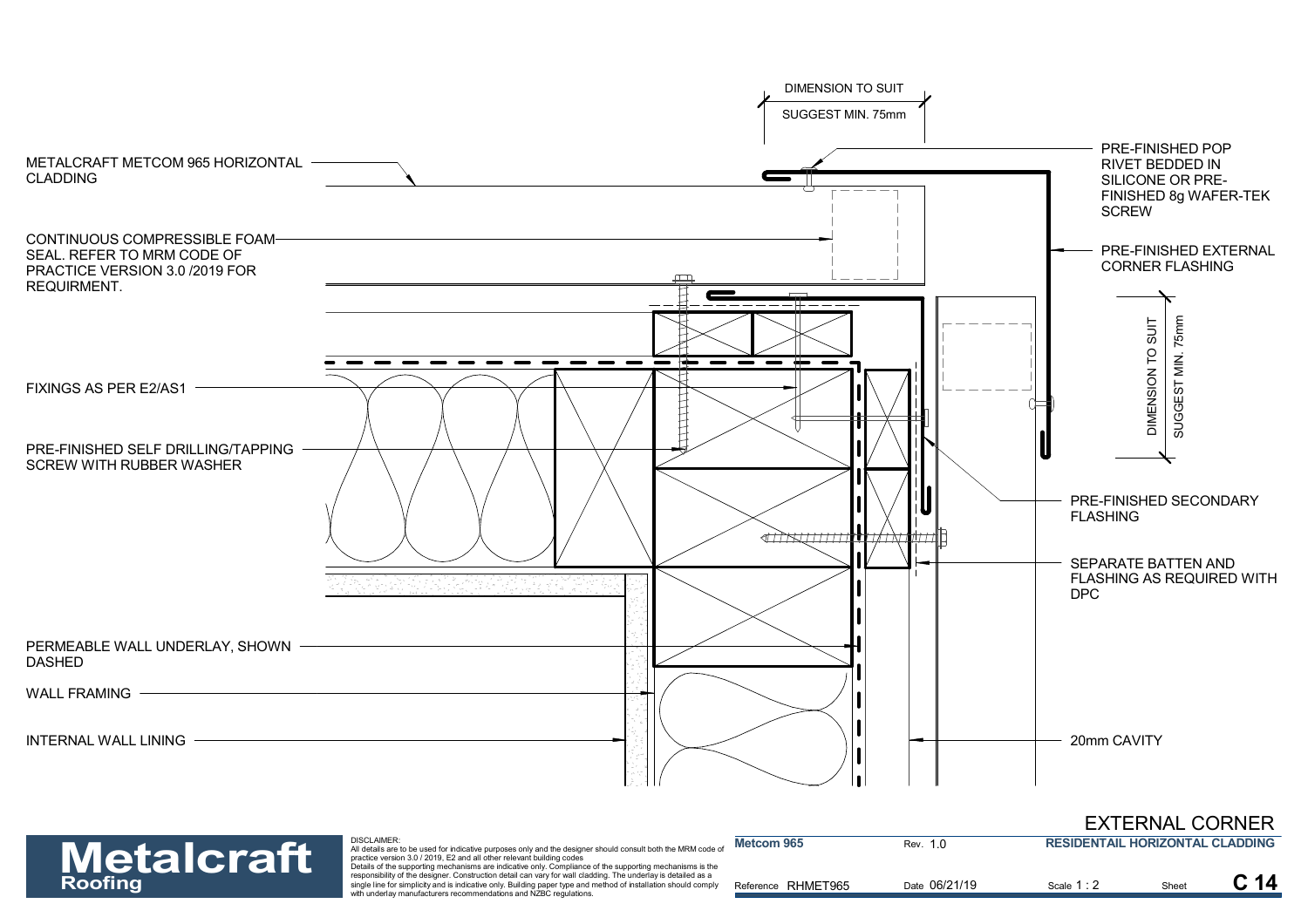

#### Rev. 1.0 SOAKER FLASHING **RESIDENTAIL HORIZONTAL CLADDING**



| <b>Metalcraft</b> | <b>DISCLAIMER:</b><br>All details are to be used for indicative purposes only and the designer should consult both the MRM code of<br>practice version 3.0 / 2019. E2 and all other relevant building codes<br>Details of the supporting mechanisms are indicative only. Compliance of the supporting mechanisms is the | Metcom 965         | Rev. 1.0      | <b>RESIDENTAIL HORIZONTAL CLADDING</b> |       |                 |
|-------------------|-------------------------------------------------------------------------------------------------------------------------------------------------------------------------------------------------------------------------------------------------------------------------------------------------------------------------|--------------------|---------------|----------------------------------------|-------|-----------------|
| <b>Roofing</b>    | responsibility of the designer. Construction detail can vary for wall cladding. The underlay is detailed as a<br>single line for simplicity and is indicative only. Building paper type and method of installation should comply<br>with underlay manufacturers recommendations and NZBC regulations.                   | Reference RHMET965 | Date 06/21/19 | Scale 1 : 2                            | Sheet | C <sub>15</sub> |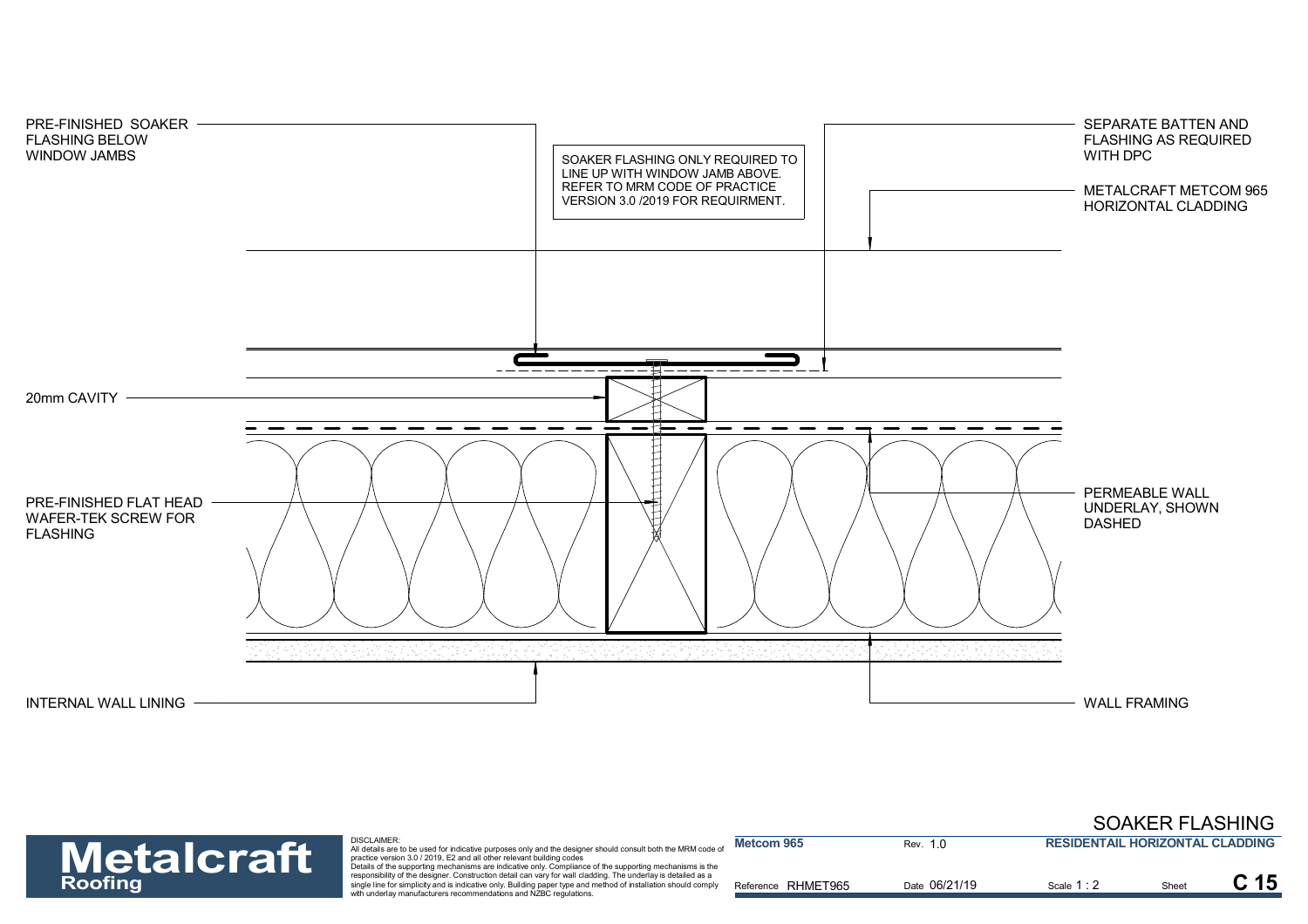

#### CHANGE IN CLADDING

# **Metalcraft**

| <b>Metalcraft</b> | DISCLAIMER:<br>$\dot{a}$ All details are to be used for indicative purposes only and the designer should consult both the MRM code or<br>practice version 3.0 / 2019. E2 and all other relevant building codes                                                                                                                                                                                                    | Metcom 965         | Rev. 1.0      | <b>RESIDENTAIL HORIZONTAL CLADDING</b> |       |      |
|-------------------|-------------------------------------------------------------------------------------------------------------------------------------------------------------------------------------------------------------------------------------------------------------------------------------------------------------------------------------------------------------------------------------------------------------------|--------------------|---------------|----------------------------------------|-------|------|
| <b>Roofing</b>    | Details of the supporting mechanisms are indicative only. Compliance of the supporting mechanisms is the<br>responsibility of the designer. Construction detail can vary for wall cladding. The underlay is detailed as a<br>single line for simplicity and is indicative only. Building paper type and method of installation should comply<br>with underlay manufacturers recommendations and NZBC regulations. | Reference RHMET965 | Date 06/21/19 | Scale 1:                               | Sheet | C 16 |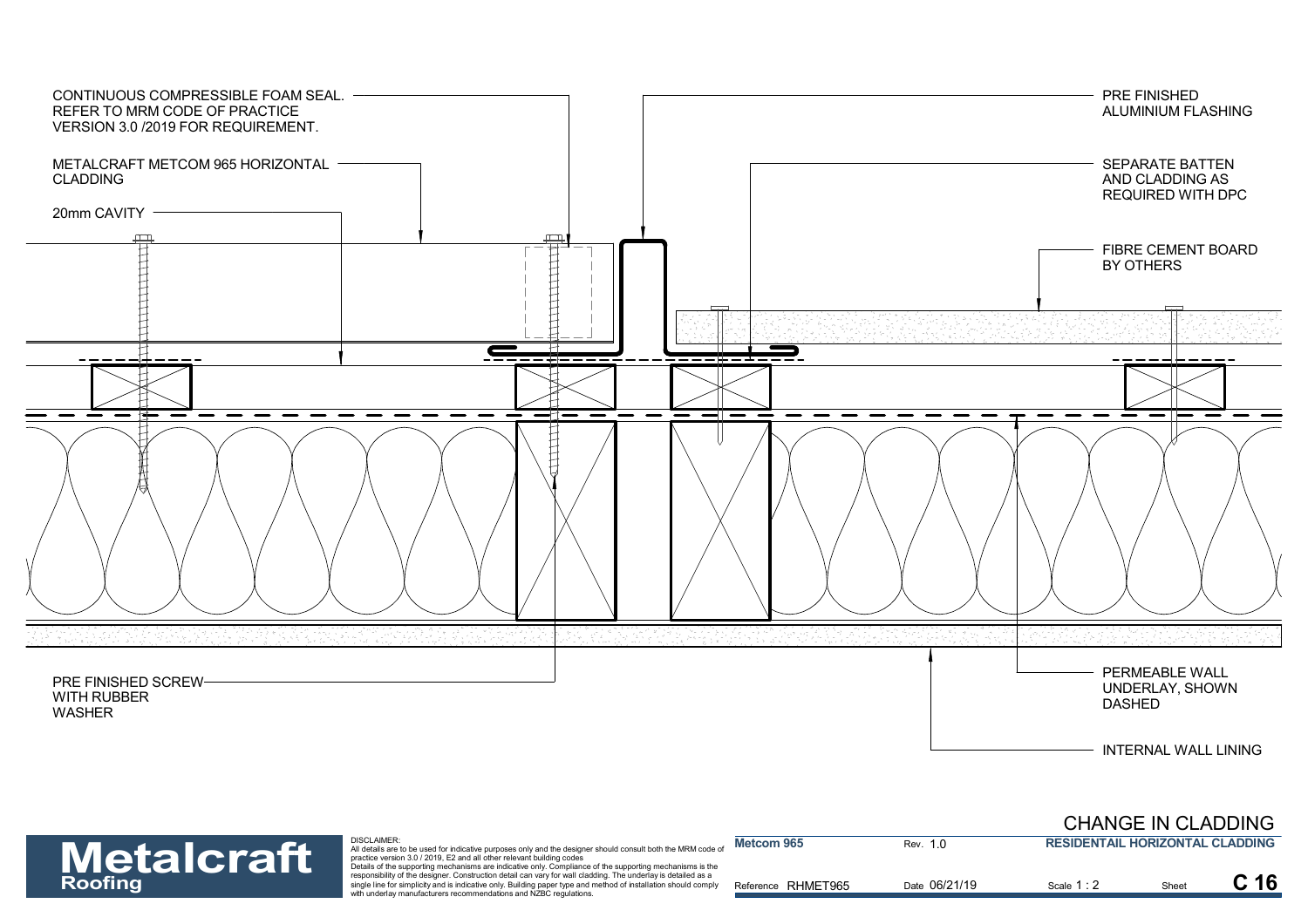![](_page_17_Figure_0.jpeg)

## **Metalcraft**

| <b>Metalcraft</b> | DISCLAIMER:<br>All details are to be used for indicative purposes only and the designer should consult both the MRM code of<br>practice version 3.0 / 2019. E2 and all other relevant building codes                                                                                                                                                                                                              | Metcom 965         | Rev. 10       | <b>RESIDENTAIL HORIZONTAL CLADDING</b> |       |  |
|-------------------|-------------------------------------------------------------------------------------------------------------------------------------------------------------------------------------------------------------------------------------------------------------------------------------------------------------------------------------------------------------------------------------------------------------------|--------------------|---------------|----------------------------------------|-------|--|
| <b>Roofing</b>    | Details of the supporting mechanisms are indicative only. Compliance of the supporting mechanisms is the<br>responsibility of the designer. Construction detail can vary for wall cladding. The underlay is detailed as a<br>single line for simplicity and is indicative only. Building paper type and method of installation should comply<br>with underlay manufacturers recommendations and NZBC regulations. | Reference RHMET965 | Date 06/21/19 | Scale 1:                               | Sheet |  |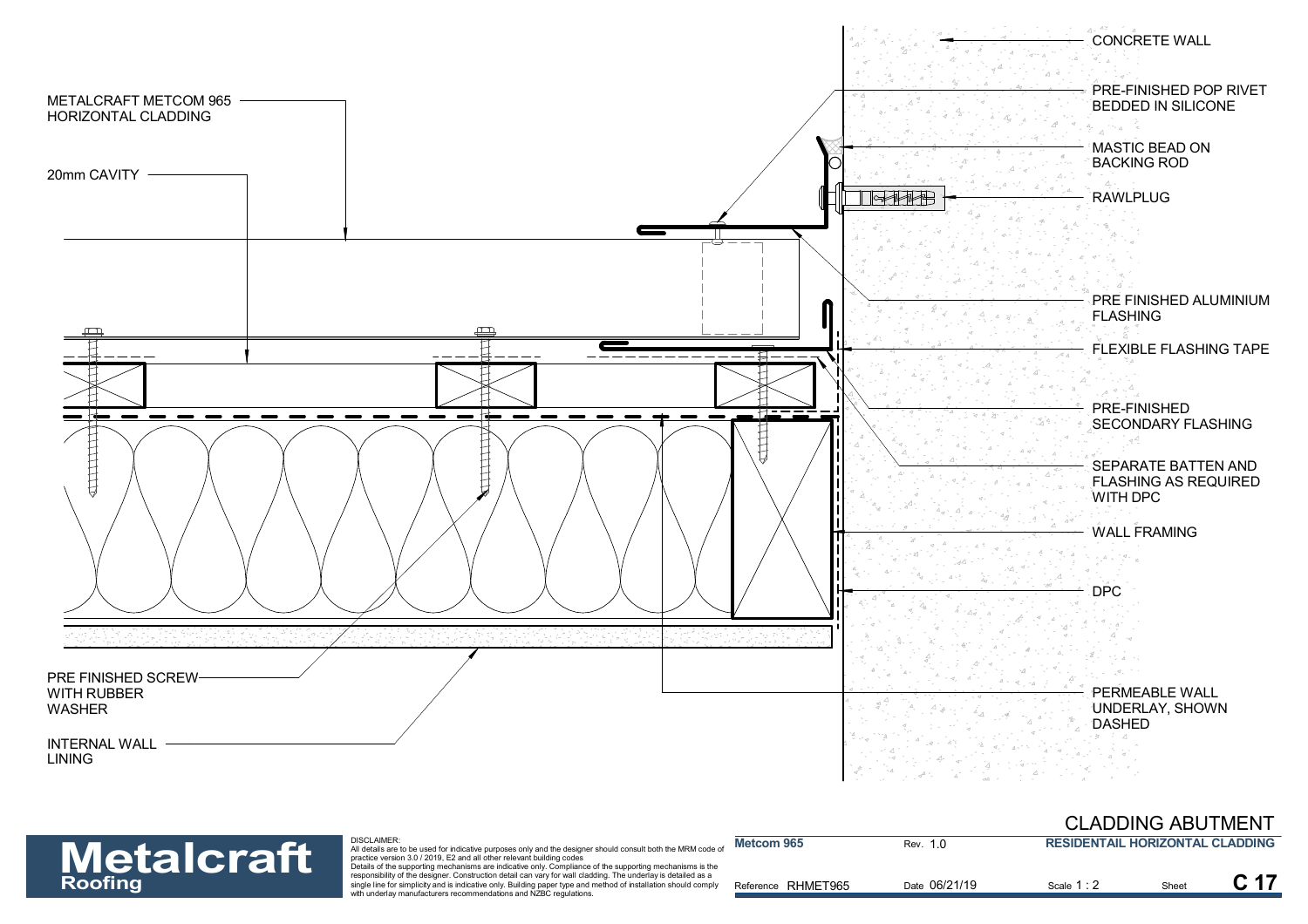![](_page_18_Figure_0.jpeg)

| <b>BOTTOM OF CLADDING (FLUSH)</b>       |  |
|-----------------------------------------|--|
| <b>DEAIREURAU HADISAUSAL AL ARDILIA</b> |  |

| <b>Metalcraft</b> | DISCLAIMER:<br>All details are to be used for indicative purposes only and the designer should consult both the MRM code of<br>practice version 3.0 / 2019. E2 and all other relevant building codes                                                                                                                                                                                                              | Metcom 965         | Rev. 1.0      | <b>RESIDENTAIL HORIZONTAL CLADDING</b> |      |  |
|-------------------|-------------------------------------------------------------------------------------------------------------------------------------------------------------------------------------------------------------------------------------------------------------------------------------------------------------------------------------------------------------------------------------------------------------------|--------------------|---------------|----------------------------------------|------|--|
| <b>Roofing</b>    | Details of the supporting mechanisms are indicative only. Compliance of the supporting mechanisms is the<br>responsibility of the designer. Construction detail can vary for wall cladding. The underlay is detailed as a<br>single line for simplicity and is indicative only. Building paper type and method of installation should comply<br>with underlay manufacturers recommendations and NZBC regulations. | Reference RHMET965 | Date 06/21/19 | Scale 1 : ∠                            | Shee |  |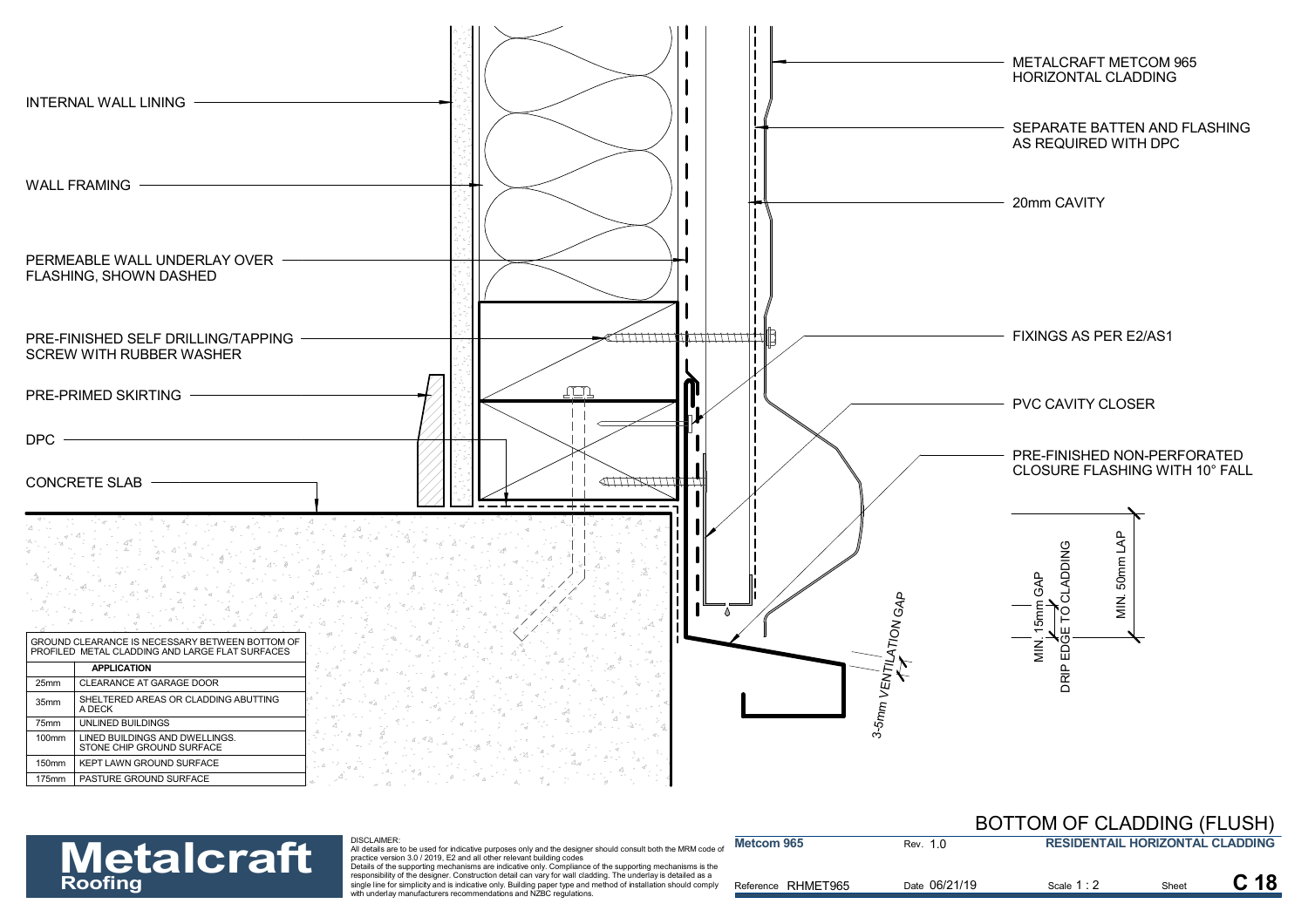![](_page_19_Figure_0.jpeg)

#### DISCLAIMER:

### BOTTOM OF CLADDING (RECESSED)

| <b>Metalcraft</b> | DISCLAIMER:<br>All details are to be used for indicative purposes only and the designer should consult both the MRM code of<br>practice version 3.0 / 2019. E2 and all other relevant building codes                                                                                                                                                                                                              | <b>Metcom 965</b>  | Rev. 1.0      | <b>RESIDENTAIL HORIZONTAL CLADDING</b> |      |  |
|-------------------|-------------------------------------------------------------------------------------------------------------------------------------------------------------------------------------------------------------------------------------------------------------------------------------------------------------------------------------------------------------------------------------------------------------------|--------------------|---------------|----------------------------------------|------|--|
| <b>Roofing</b>    | Details of the supporting mechanisms are indicative only. Compliance of the supporting mechanisms is the<br>responsibility of the designer. Construction detail can vary for wall cladding. The underlay is detailed as a<br>single line for simplicity and is indicative only. Building paper type and method of installation should comply<br>with underlay manufacturers recommendations and NZBC regulations. | Reference RHMET965 | Date 06/21/19 | Scale 1:2                              | Shee |  |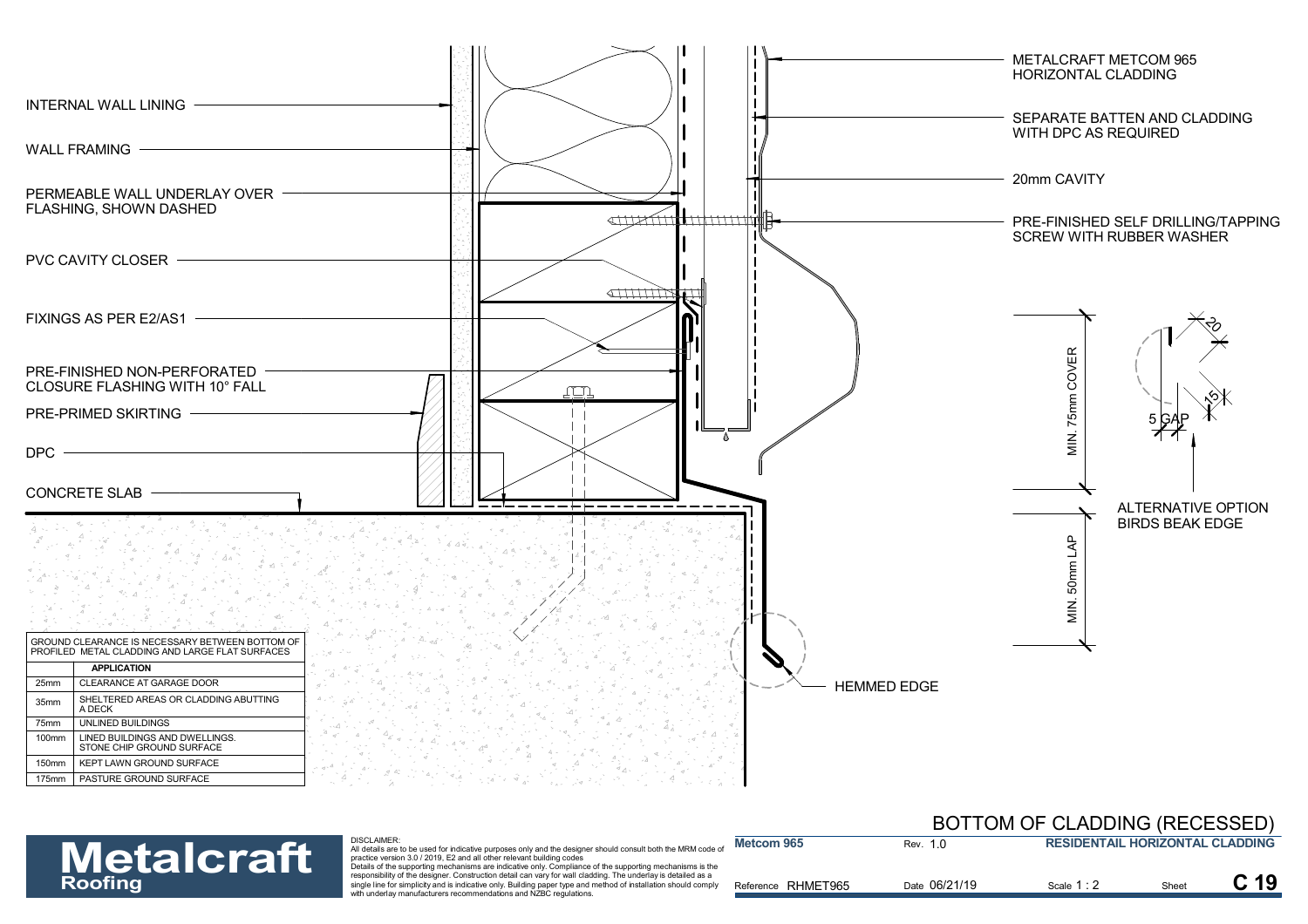![](_page_20_Figure_0.jpeg)

### 3D WINDOW FLASHING

![](_page_20_Picture_2.jpeg)

| <b>Metalcraft</b> | DISCLAIMER:<br>All details are to be used for indicative purposes only and the designer should consult both the MRM code of<br>practice version 3.0 / 2019. E2 and all other relevant building codes                                                                                                                                                                                                              | Metcom 965         | Rev. 1.0      | <b>RESIDENTAIL HORIZONTAL CLADDING</b> |                 |
|-------------------|-------------------------------------------------------------------------------------------------------------------------------------------------------------------------------------------------------------------------------------------------------------------------------------------------------------------------------------------------------------------------------------------------------------------|--------------------|---------------|----------------------------------------|-----------------|
| <b>Roofing</b>    | Details of the supporting mechanisms are indicative only. Compliance of the supporting mechanisms is the<br>responsibility of the designer. Construction detail can vary for wall cladding. The underlay is detailed as a<br>single line for simplicity and is indicative only. Building paper type and method of installation should comply<br>with underlay manufacturers recommendations and NZBC regulations. | Reference RHMET965 | Date 06/21/19 | Scale                                  | C <sub>20</sub> |